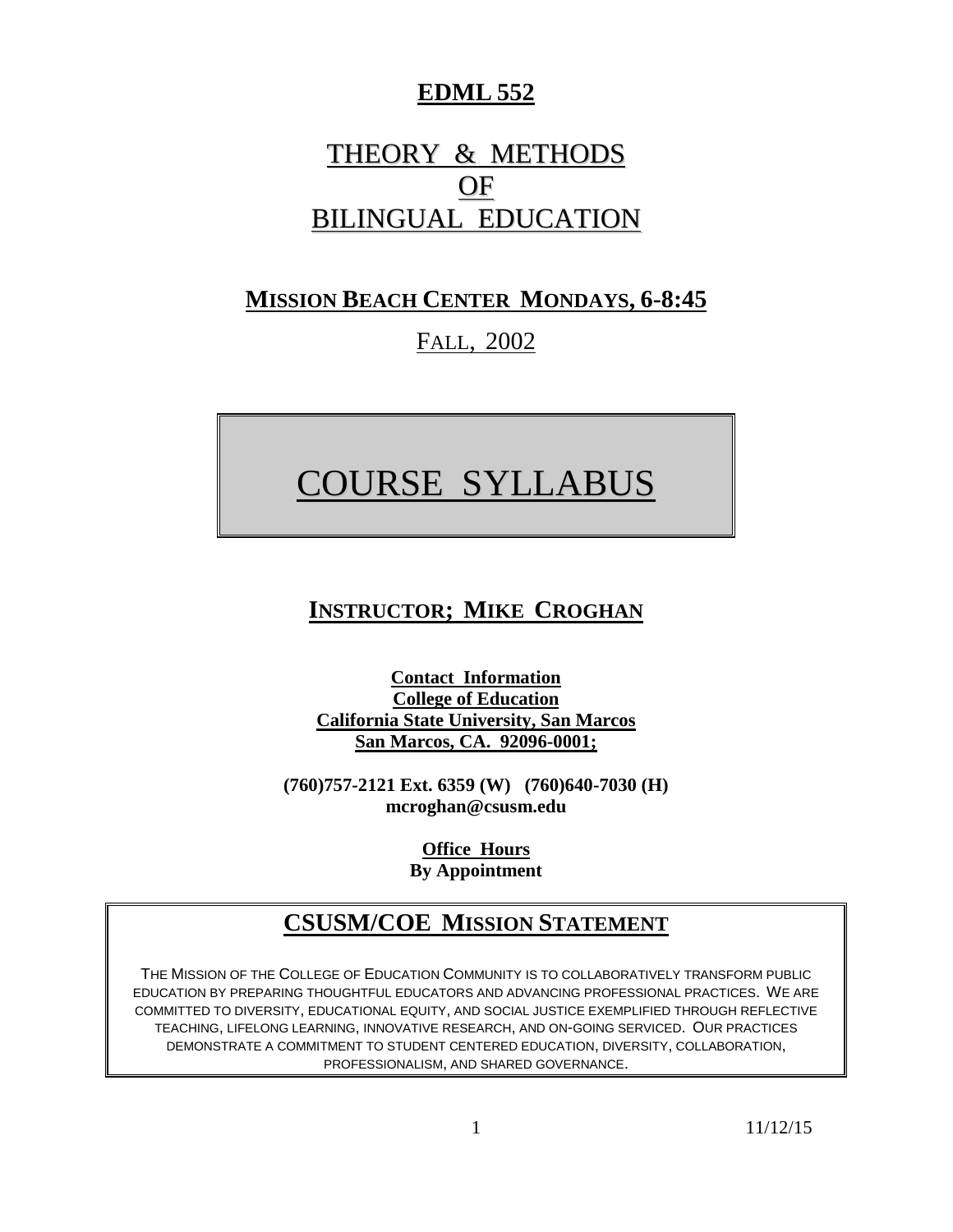#### **TEXTS**

#### **Choice 1:**

Crawford, James. (1995). *Bilingual Education: History Politics Theory and Practice. Third Edition.* Los Angeles. Bilingual Education Services, Inc. ISBN; 0-89075-556-6.

Hakuta, Kenji (1986). *Mirror of Language. The Debate on Bilingualism.* Basic Books. ISBN; 0-465-04637-1

Lessow-Hurley, J. (1990). *The Foundations of Dual Language Instruction*. New York, NY: Longman. ISBN: 0-8013-0131-9. **Choice 2:**

Brown, H. Douglas (1994). *Principles of Language Learning and Teaching.* Third Edition. Toronto, Prentice-Hall. ISBN: 0-13- 191966-0.

Leyba, Charles F. (Editor) (1994). *Schooling and Language Minority Students: A Theoretical Framework; Second Edition.* Los Angeles, CA.: Evaluation, Dissemination, and Assessment Center, CSULA. ISBN: 0-89755-030-7

Parker, Frank & Riley, Kathryn (1994). *Linguistics for Non-Linguists.* Toronto: Allyn and Bacon. ISBN:0-205-29930-X **Choice 3:**

Faltis, Christian & Hudelson, Sarah 91998). *Bilinguql Education in Elementary and Secondary Education Communities.* Toronto: Allyn and Bacon. ISBN: 0-205-17120-6

Cary, Stephen. *Second Language Learners.* York, Maine. Stenhouse. ISBN: 1 57110 065 2

Freeman, Y.S., and Freeman, D.E (1998). *La ensenanza de la lectura y la escritura en espanol en el aula bilingue.* Portsmouth, NH: Heinemann. ISBN: 0-325-00013-1

Freeman, Y.S., and Freeman, D.E (1996). *Teaching Reading and Writing in Spanish in the Bilingual Classroom.* Portsmouth, NH: Heinemann. ISBN: 00-435-07231-5

Peregoy, Suzanne F. & Boyle, Owen F. (1997). *Reading, Writing, and Learning in ESL: A Resource Book for K-12 Teachers. Second Edition.* White Plains, NY. Longman. ISBN: 0-8013-1628-6.

Uhl Chamot, Anna & O'Malley, J. Michael (1994). *The CALLA Handbook*. Menlo Park, CA. Addison Welsey. ISBN: 0-201- 53963-2

#### **GENERAL DESCRIPTION AND OBJECTIVES**

This course will address first and second language acquisition theory and methods and their implications for learning and instruction in schools. Participants will learn about language planning and policy, how language is acquired and developed, the relationships between language, culture and personal identity, bilingual education programs and approaches, and methods for teaching content area curricula and English Language Development to students who speak community languages.

#### **Standard Alignment:**

The course objectives, assignments, and assessments have been aligned with the CTC standards for the Multiple Subjects Credential. The following standards are addressed in this class:

Standard 3: Relationship between Theory and Practice

Standard 4: Pedagogical Thought and Reflective Practice

Standard 5: Equity, Diversity, and Access to the Core Curriculum

Standard 7.a.b: Preparation to Teach Reading-Language Arts

Standard 8: Pedagogical Preparation for Subject-Specific Content Instruction

Standard 11.c : Preparation to use Educational Ideas and Research

Standard 13: Preparation to Teach English Learners

#### **Teacher Performance Expectation (TPE) Competencies:**

This course is designed to help teachers seeking the Multiple Subjects Credential to develop the skills, knowledge, and attitudes necessary to assist schools and districts in implementing effective programs for all students. The successful candidate will be able to merge theory and practice in order to craft an extensive educational program for all students. The following TPE's are addressed in this course: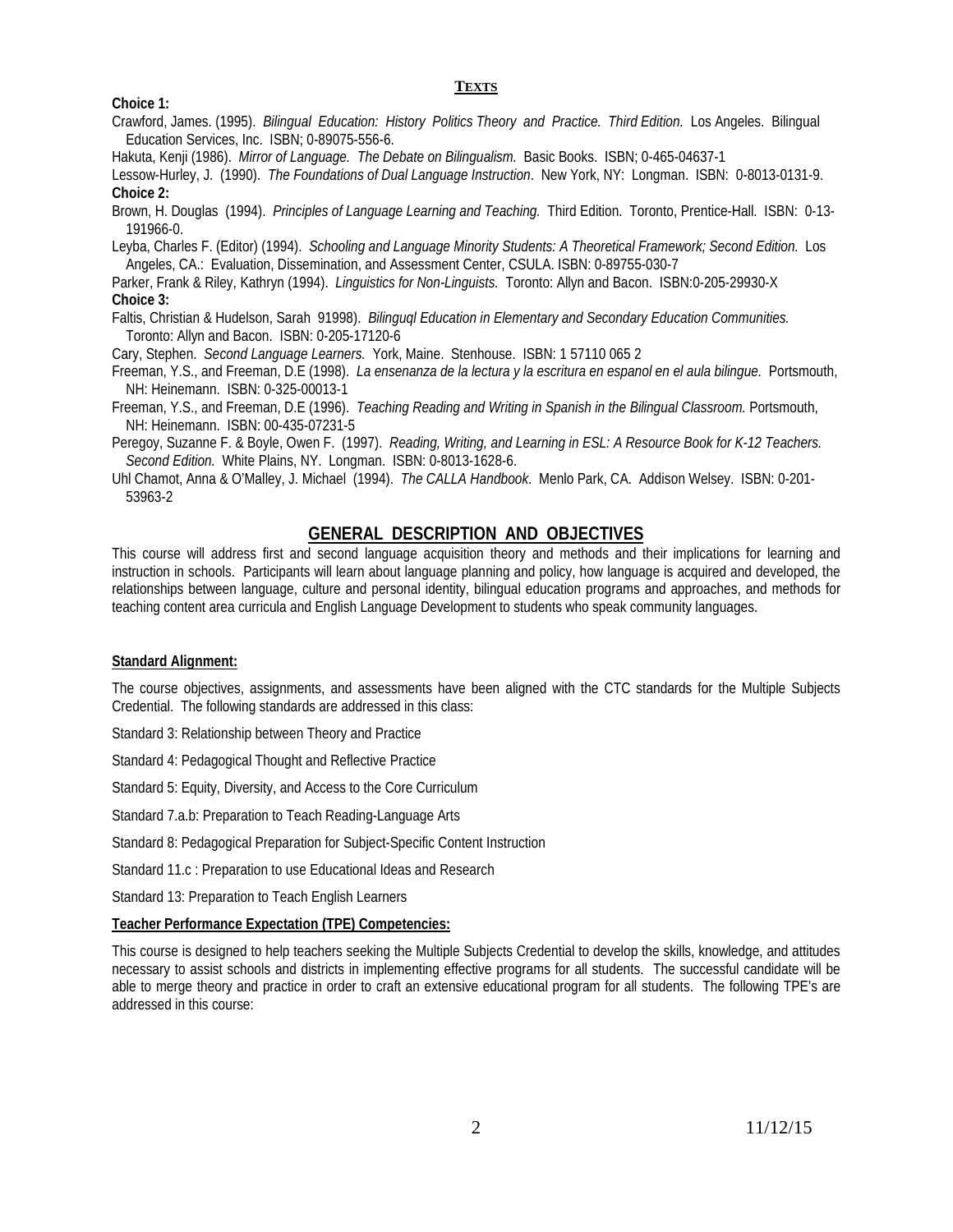Primary Emphasis

TPE 1: Specific Pedagogical Skills for Subject Matter Instruction

TPE 4: Making Content Accessible

TPE 7: Teaching English Learners

Secondary Emphasis:

TPE 3: Interpretation and Use of Assessments

TPE 11: Social Environment

TPE 13: Professional Growth

**Special Note**; You are encouraged to incorporate artifacts from this class into your final comprehensive portfolio.

#### **Authorization to Teach English Learners**

In fall 2002, CSUSM/COE adopted the new AB 2042 program standards. This program has been specifically designed to prepare teachers for the diversity of languages often encountered in California public school classrooms. The authorization to teach students learning in their second language is met through the infusion of content and experiences within the Multiple Subjects Program, as well as specific courses like this one. Students successfully completing this program receive the Preliminary Multiple Subject Credential with authorization to teach children learning in their second language.

### **REQUIREMENTS**

**Attendance:** The effectiveness of this course is in direct measure to the discussions, interactions, and sharing that will characterize the class meetings. As with any class, a culture will take shape here. I want the culture to be based on recognition of the importance of the course content and mutual respect among the participants. Hence, attendance and punctuality are essential. While I appreciate the courtesy of being told of an absence ahead of time, I do not distinguish between excused and unexcused absences. An absence is an absence. Similarly, an attendance is an attendance - defined as a **full** class meeting. Late arrival to or early departure from a class meeting can and will constitute an absence.

An "A" grade for this course can be achieved only if attendance remains above 80%. Attendance that falls below 70% may result in a grade no higher than C for the course and/or being dropped from the course with a grade of U at the discretion of the instructors. This policy is in line with the attendance policy options provided by the CSUSM College of Education.

Attendance is tallied and tracked from a sign-in sheet that will be distributed during each of the class meetings. It is **incumbent upon the student** to see that s/he is "signed in" **during** the class meeting. (For more on how attendance figures into grades, see below, *Grading.*)

Since we are on the subject of class attendance and etiquette, I want to announce that I do not accept phone calls during class meetings. I expect the same courtesy from students – for me and for other students. Turn your cell phone off before entering class.

As per university policy, I have the option of dropping a student who either does not attend the first meeting of this course and/or does not inform me of the absence.

**Readings:** As a rule, a part of every class session will be based on the assigned reading for that class. You are expected to come to class meetings prepared with notes or whatever else you use to direct your attention and remind you of highlights about the reading. Class plans and activities will be premised on your having done the reading and having some notes. Occasionally, you might be asked to do a Quick Write based on the readings.

**Quick Writes/Journals:** From time to time, a Quick Write/Journal might be assigned in class or for homework. These writings are worth 5 points each and will be based on the assigned reading(s) or on issues that emerge from class discussions. Since the number of writings is open-ended, the grade will be computed from percentage of points possible. I do not accept late Quick Write/Journals, but I throw out the lowest score in tallying QW points so if you do miss one or 2, it will probably have no affect on QW/J points. QW/J writings will be exchanged electronically between partners – with cc's to me (I will explain in class).

**SDAIE Lesson Plans (20 points):** In other courses, you have developed lesson plans. You may elect to use some of those plans to develop 3 SDAIE plans by infusing elements and strands of Specially Designed Academic Instruction in English (SDAIE) that you will learn in this course. You are to submit 3 "SDAIE'ed" daily lesson plans, one from each of 3 different subject areas. If you submit a draft of your plans to a peer review *and* have the SDAIE elements and strands clearly demarcated in your work,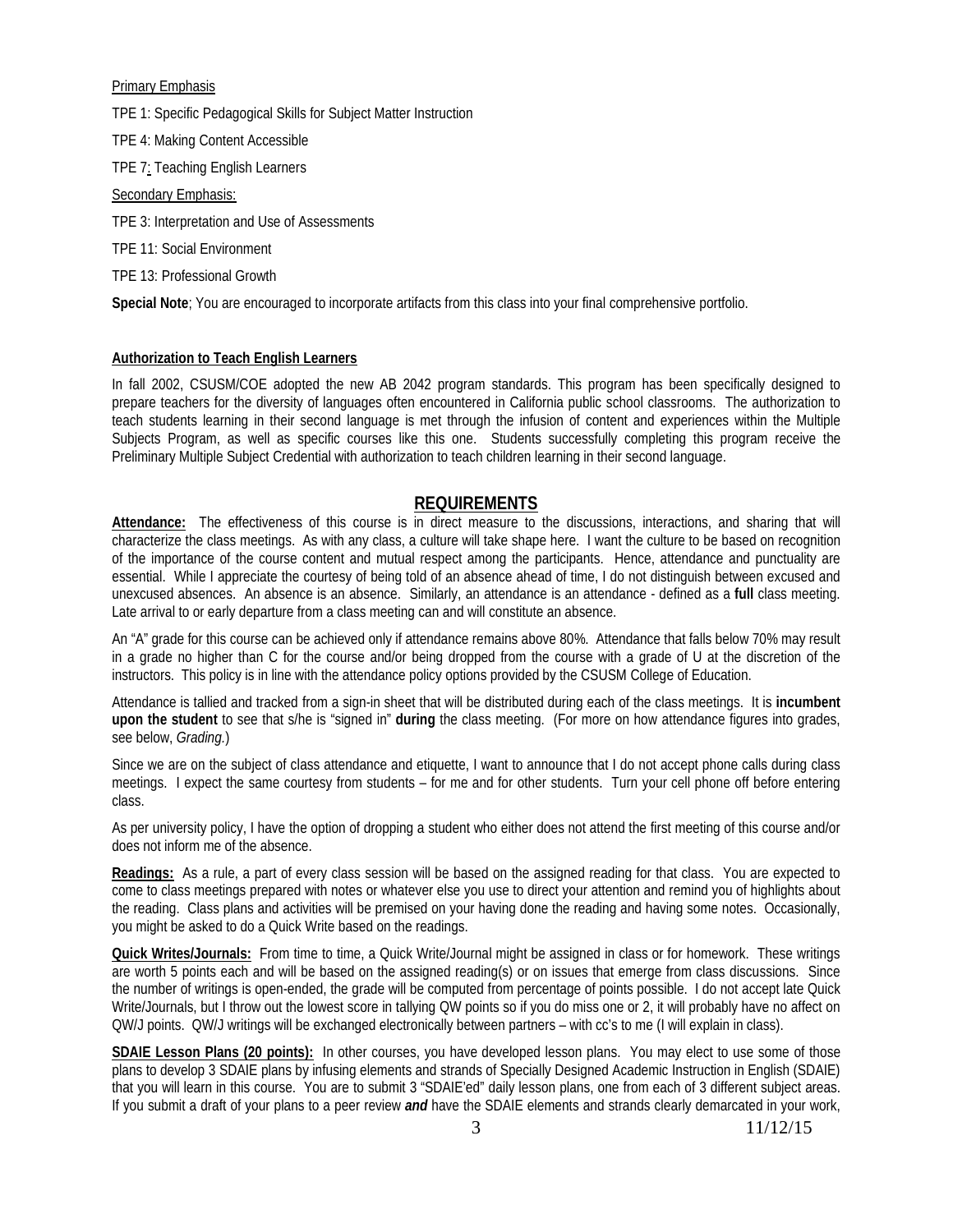*and* your plans clearly show lesson plan features that we discuss and present in class, *and* you submit your finished plans to me as per the instructions you will get on a handout (see next sentence), you will automatically receive the 20 points for this assignment. You need to submit your final plans, the rubric sheets given to you during the peer review, and a rubric sheet that you fill out yourself (for more on this, see the handout on pink paper that you will get in class.)

**Bilingual Program Design (20 points):** Alone or in partnership with other students, you are to research the program at your school that serves students who are learning in their second language. You will need to talk to teachers, administrators, paraprofessionals, and students about the program at the school. Using this research, you will prepare a group presentation to class. The presentation should include overhead or other support and handouts for the class. We will talk about this project more in class and you will be given more guidance and direction.

#### **GRADING:**

A Split Track Grading System will be used in this course. This means that you can choose to complete only certain assignments and acquire only certain point levels that you pre-set for yourself. However, you must earn the minimum number of points and percentages for each of the 4 types of assignments to get the grade you have declared. You cannot apply an overage of points for one type of assignment to another type.

You are urged to keep a copy of all assignments returned to you. To resolve a discrepancy, you will be asked to show your work.

Your grade will be determined by your performance on the 4 requirements as outlined above plus the work you contract to do from the Menu of Options (See attached).

- 1) Note again that a student cannot earn an "A" unless class attendance remains above 80%.
- 2) Note in the *Menu of Options* that two or more late assignments comprise a one letter grade reduction. Because assignments tend to be "long range", the expectation is that you will either turn the assignment in prior to your deadline or on your contracted deadline. If you are absent the day the assignment is due, you need to make arrangements to get the assignment submitted or simply count that assignment as your one late assignment. In short, there are no "excused" late assignments. *Two more points; 1)only assignments turned in before class time will be considered on time, 2)you may submit your assignments electronically as attachments to emails.* In drawing up your contract (see Menu of Options), I strongly recommend you allow "turn around" time. That is, if you want more points on an assignment, you may edit and submit a revised draft – **along with the earlier draft(s)**. Assignments turned in after **12/2 – the "lock date"**  cannot be revised for more points.
- 3) Do not look for a relationship among the types of assignments. None exists. I have taken into account the relative time needed to complete assignments *within* each type and tried to balance/relate those point values, but not so *among* the types of assignments.
- 4) I heavily discourage incompletes. To earn an "A" in this course, you must complete the requirements by the end of the term. In dire cases where a student must take an incomplete for the semester, the maximum grade for the course will be a "B".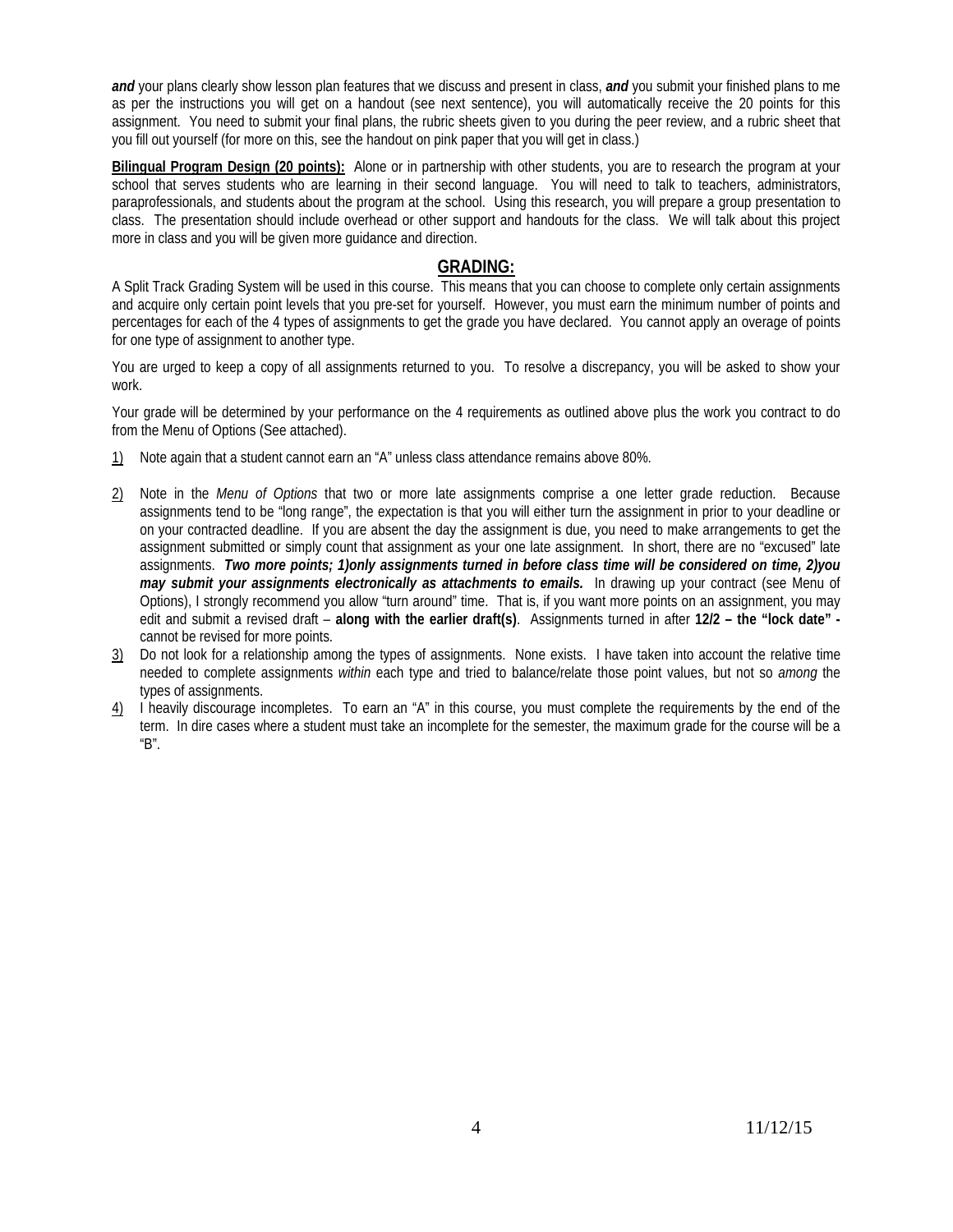## **TRACKS, GRADES, AND POINTS.**

| <b>ASSIGNMENT/OPTION</b>                                                                                                                                                                                                               | A TRACK                      | <b>B TRACK</b>                |
|----------------------------------------------------------------------------------------------------------------------------------------------------------------------------------------------------------------------------------------|------------------------------|-------------------------------|
| <b>REQUIRED ASSIGNMENTS:</b><br>Attendance<br>SDAIE'ed Lesson Plans (20 points<br>Bilingual Program Design (20 points)<br>Quick Write/Journals                                                                                         | 80%(min.)<br>15<br>15<br>90% | 70%( min.)<br>12<br>12<br>80% |
| <b>BORDER CROSSINGS:</b><br>Community Action (10)<br>Community Tour/Ode (10)<br>Cultural Event (10)<br>Ethnographic Interview (15)<br>Home Visit (15)<br>Listening Immersion/Think Aloud (15)<br>Other (TBA)                           | 15                           | 12                            |
| PROFESSIONAL GROWTHS:<br>Guest Presenter (10)<br>IMC, Other Learning Resource Visit. (20)<br>Materials Analysis (15)<br>Participation/Observation (20)<br>Policy Meeting (20)<br>Resource Share (5)<br>Video Watch (10)<br>Other (TBA) | 15                           | 12                            |
| <b>WRITTEN ASSIGNMENTS:</b><br>Interactive Journal (10)<br>Personal History (10)<br>Book Report (18)<br>Case Study (18)<br>Reading Journals (18)<br>Research Report (12)<br>Web Surfing (10)<br>Other (TBA)                            | 13                           | 10                            |

#### **SPECIAL NOTES:**

**1) Lock Date is December 2, 2002**. This means that assignments turned in on or after this date are locked. You will not get them back for revisions to earn more points. The "Lock Date" also means you can do ONLY assignments you have on your contract.

**2)** Only assignments submitted on or before **December 16, 2002** will be credited for the semester grade.

**3)** As instructors, I reserve the right to modify the schedule and course content as listed on the following page in the best interests of the objectives of this course and the resources the students bring to it. Also, special guest presenters may alter the content and/or sequence of this Scope and Sequence. I will do my best to inform the class in advance of any changes.